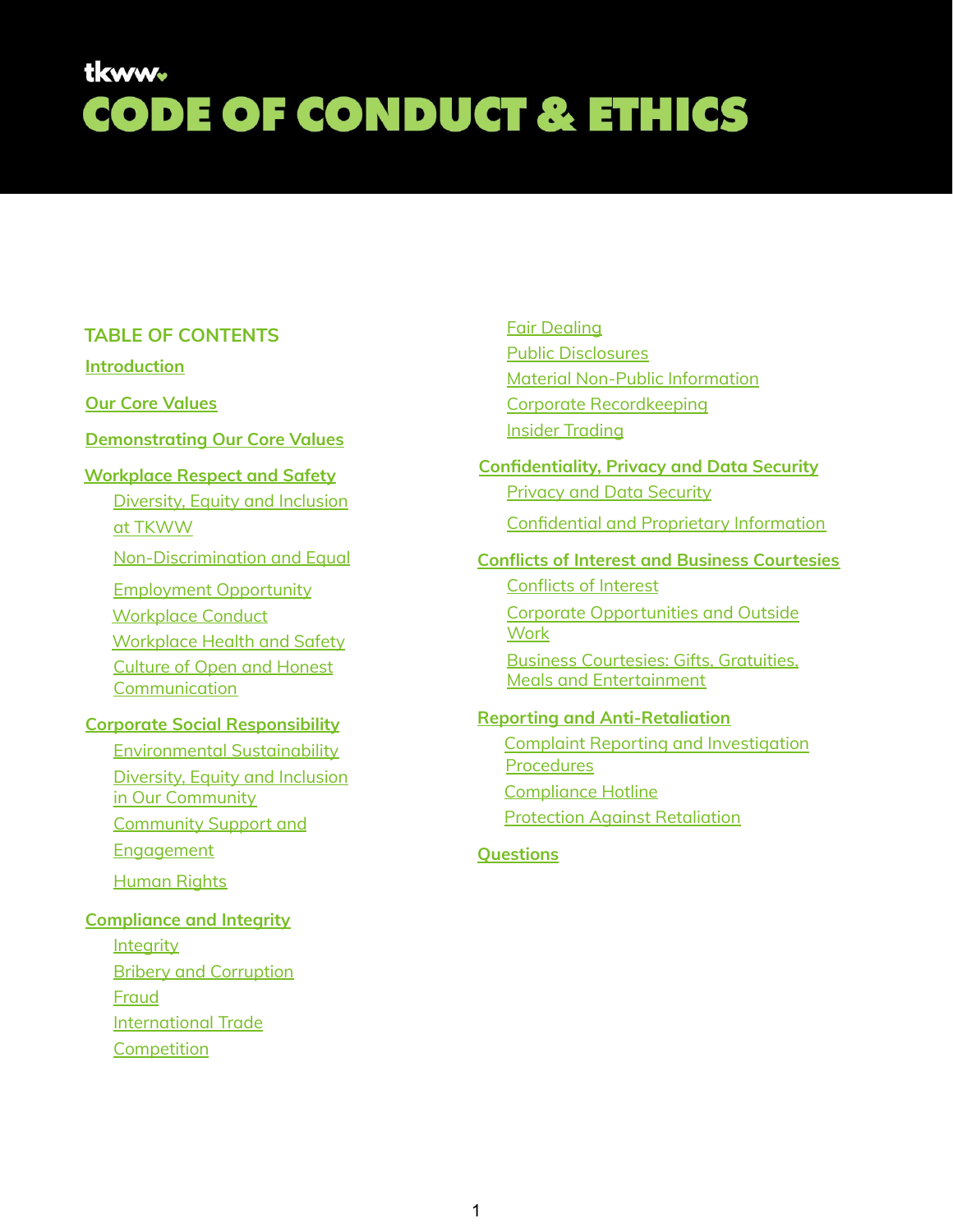### <span id="page-1-0"></span>**Introduction**

This Code of Conduct and Ethics (the "Code") and our core values describe legal, ethical and regulatory requirements and policies that govern our global business. This Code and our core values apply to everyone at The Knot Worldwide Inc. and its global subsidiaries (collectively, "TKWW" or the "Company"), including our employees, officers and directors. We also expect our contractors, suppliers, consultants and agents to abide by this Code and our core values in connection with their work for TKWW.

This Code doesn't cover every situation you might face. You should also read the Company's other policies and guidelines, including our Employee Guide and the policies located on your local WorldWide Web. In addition, this Code includes information on how to ask for guidance or report violations when needed. There is always someone to help if you have questions or need guidance. Please ask your manager or contact the Legal Department at **[legal@theknotww.com](mailto:legal@theknotww.com)**.

### <span id="page-1-1"></span>**Our Core Values**

At TKWW, our core values represent who we are as a Company. We expect everyone at TKWW and those working with TKWW to embody these core values.

- **We dream big.** We iterate and experiment to drive innovation.
- **We love our users.** Our global community is at the center of everything we do.
- **We do the right thing.** Respect, fairness and inclusion strengthen our team.
- **We hustle every day.** We favor urgency and own our outcomes.
- **We win together.** Our people are at the heart of our success and we play as a team.

### <span id="page-1-2"></span>**Demonstrating Our Core Values**

At TKWW, **#WeDoTheRightThing** and that includes demonstrating our core values in everything that we do. This means that we all have certain obligations to act ethically and in compliance with Company policies and applicable laws and regulations, honoring others' trust and confidence in our business.

As TKWW employees, we must honor these commitments by, among other things:

- Reading and understanding this Code and other Company policies and guidelines, including your Employee Guide
- Making decisions consistent with those policies and guidelines
- Complying with the applicable laws and regulations in the location(s) where you work
- Completing all of your required compliance and other employee trainings in a timely manner Speaking up when you see or hear something wrong and reporting any possible violations of this Code or any other Company policies and guidelines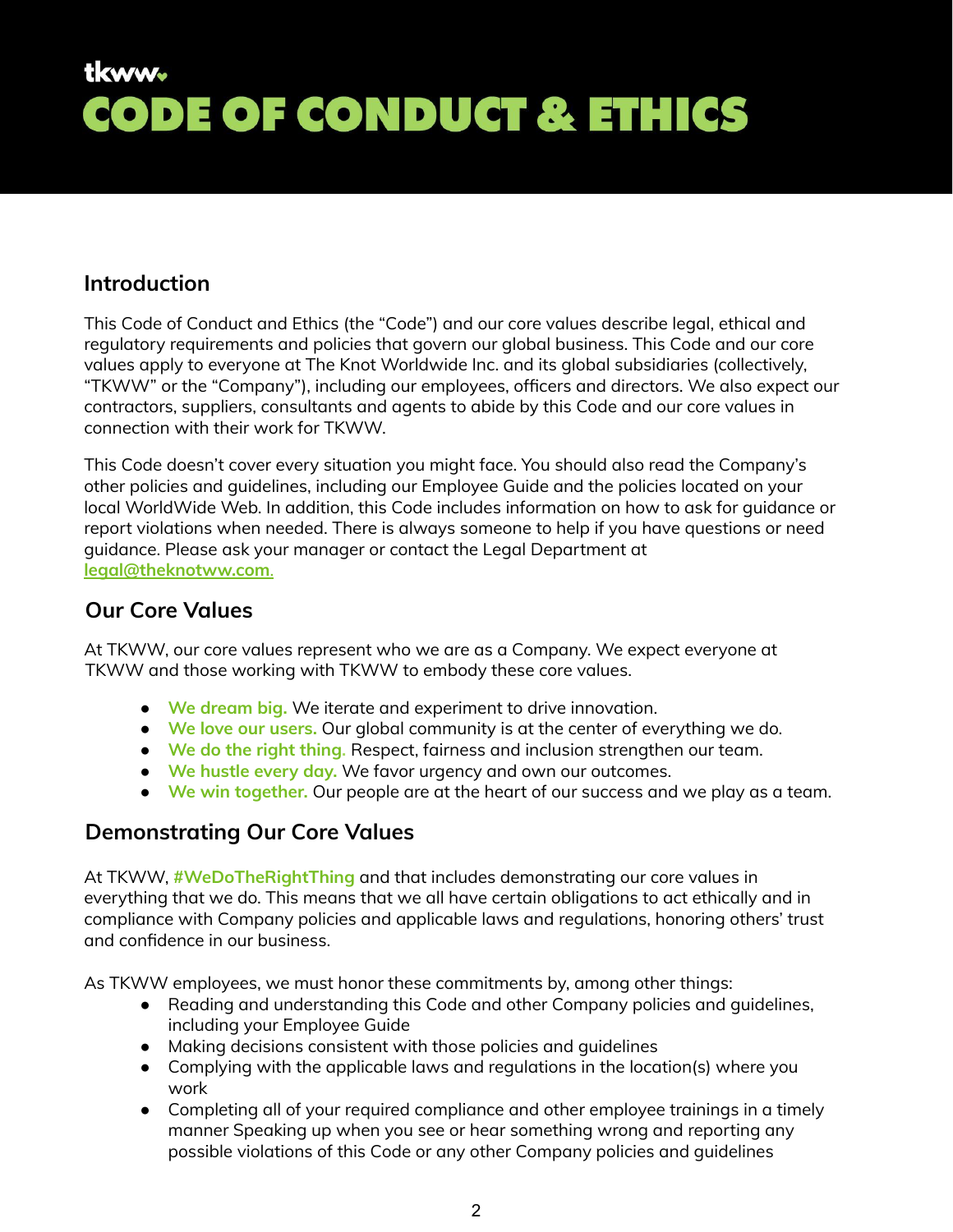Contacting the Legal Department if you are contacted by any government agency and responding truthfully, promptly and accurately to legitimate government enquiries.

People managers have additional responsibilities, including:

- Making sure your department or team are complying with this Code and other Company policies and guidelines
- Promoting a culture of open and honest communication, where everyone feels comfortable speaking up and raising any concerns or questions
- Consistently enforcing this Code and other Company policies and guidelines, and
- encouraging good faith reporting of any issues
- Ensuring that your department or team maintains appropriate compliance controls
- Strictly enforcing TKWW's anti-retaliation policy, which is described further below in
- "**Reporting and [Anti-Retaliation](#page-13-0)**" and in the Employee Guide

### <span id="page-2-0"></span>**Workplace Respect and Safety**

#### <span id="page-2-1"></span>**Diversity, Equity and Inclusion at TKWW**

TKWW is committed to diversity in our teams, to give our team members a representative voice. Success will be a diverse and equitable workplace where **#WeWinTogether**. All employees have an obligation to complete unconscious bias, anti-discrimination and harassment and other similar trainings as required by the Company in a timely manner. In addition, we expect everyone at TKWW to do their part to uphold these values in our workplace on a daily basis, including through inclusive hiring processes and bias-mitigating strategies.

### <span id="page-2-2"></span>**Non-Discrimination and Equal Employment Opportunity**

TKWW provides equal employment opportunities to all employees and applicants for employment without regard to race, color, religion, sex (including pregancy, sexual orientation, gender identity or gender expression), national origin, age, disability, genetic information or any other protected category or class. We believe that everyone should be treated with respect and dignity, regardless of their personal characteristics. We comply with applicable laws governing non-discrimination and nonharassment in employment in every location in which the Company operates or has employees. We expressly prohibit any form of workplace harassment, bullying or threats based on any protected category or class. See your Employee Guide for additional details.

### <span id="page-2-3"></span>**Workplace Conduct**

TKWW is committed to having a respectful, safe and secure working environment. The Company does not tolerate bullying or harassing behavior of any kind. This zero tolerance policy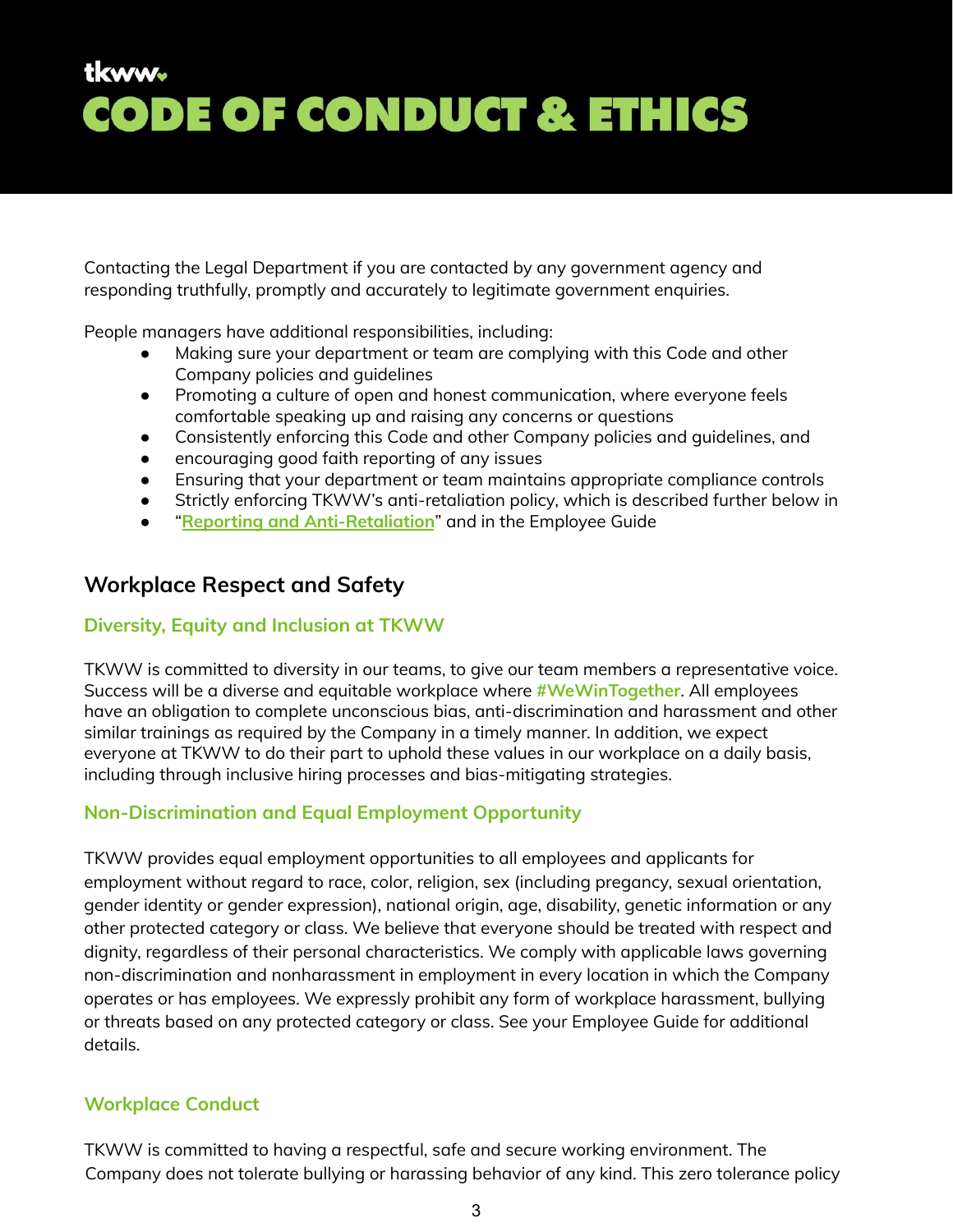extends to insulting, hurtful, threatening or abusive comments, threats, or emotional, physical or sexual harassment. Any such behavior will be subject to disciplinary action, up to and including termination. Please see your Employee Guide for more information. If you experience or observe any behavior which you think violates this policy, you should immediately contact your manager and/or HRBP, or report this behavior using the reporting procedures described later in this Code under "**Reporting and [Anti-Retaliation.](#page-13-0)**"

#### <span id="page-3-0"></span>**Workplace Health and Safety**

TKWW is committed to providing a clean, healthy and safe work environment. Employees have a responsibility for maintaining a clean, safe and healthy workplace by following all applicable safety and health rules and practices. This includes being familiar with, and abiding by, all of the requirements of any crisis management or business continuity plans that the Company puts in place at any given time. Everyone at TKWW should be prepared to adapt to changing working conditions and contribute to the continued success of our business.

The Company has a zero tolerance policy for violence or threatening behavior in the workplace. Possession of weapons, including knives and firearms, is prohibited on TKWW property. TKWW also expects you to report to work in a condition to adequately perform your duties during working hours, including in a condition free from the influence of illegal drugs or alcohol. Please see your Employee Guide and your office-specific policies for more information.

You should immediately report any behavior or activity that threatens the health and safety of employees to your local Office Experience team, your HRBP or your manager. If it is an emergency, please contact your local emergency services.

#### <span id="page-3-1"></span>**Culture of Open and Honest Communication**

**#WeWinTogether** and at TKWW everyone should feel comfortable to speak his or her mind, and to raise any concerns. Managers, officers and directors have a responsibility to create an open and supportive environment where everyone feels comfortable raising such questions. We respect the diversity of viewpoints, beliefs and values present in our workplace. This also means that sometimes, we must refrain from expressing opinions, making comments or taking stances at work on sensitive topics that might interfere with the ability of you or your colleagues to do their jobs.

TKWW respects everyone's privacy and expression outside of work. However, in some circumstances, behavior outside of work could rise to a level that impacts your ability to perform your job, our workplace, or TKWW's legitimate business interests. Please see our Employee Guide, including our social media and anti-harassment policies, for more information.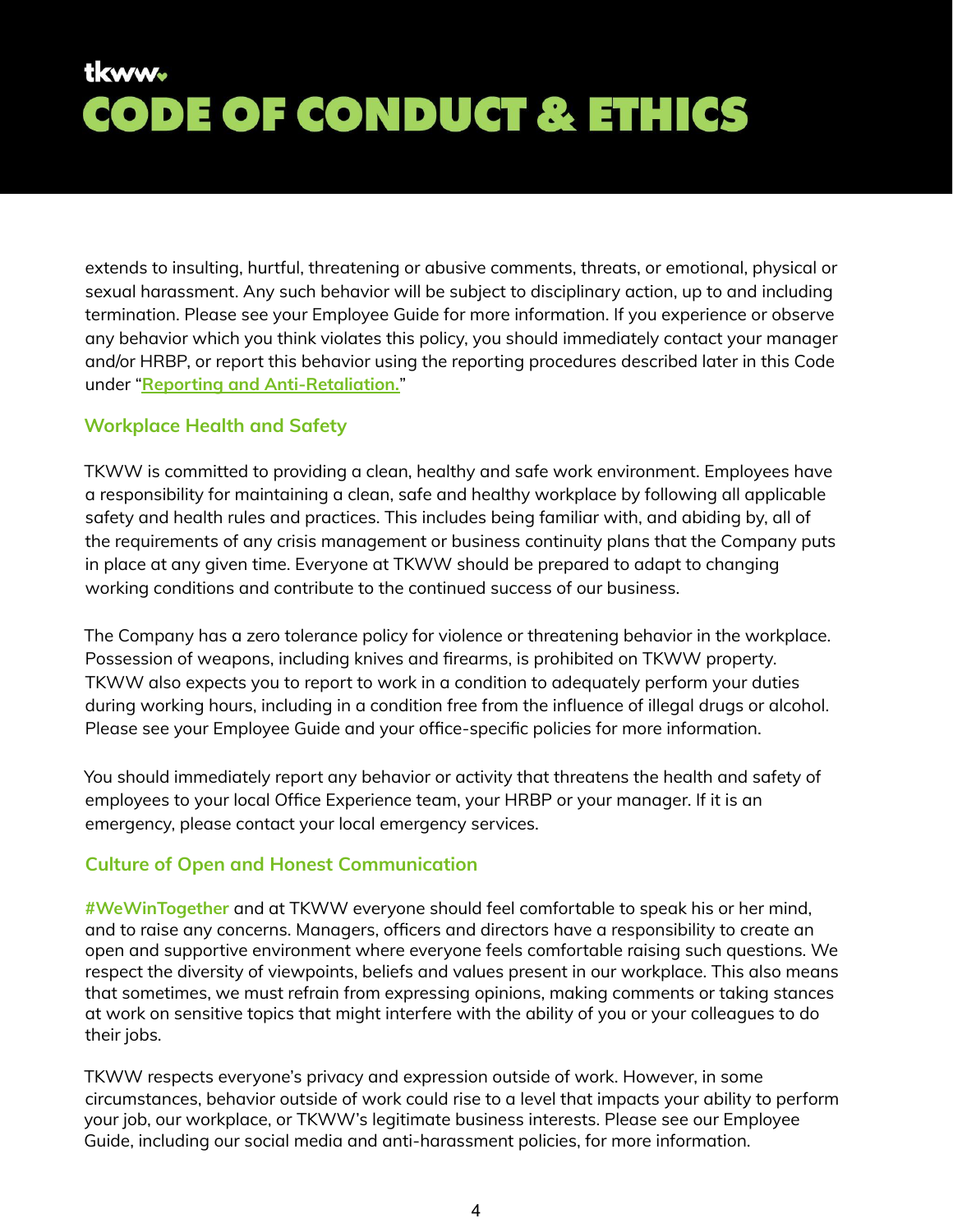### <span id="page-4-0"></span>**Corporate Social Responsibility**

#### <span id="page-4-1"></span>**Environmental Sustainability**

At TKWW **#WeDoTheRightThing**, and that includes doing our part to protect our environment. As a Company, we maintain a focus on reducing our environmental impact, including through vendor and consumer education, responsibly managing consumption and waste across our offices and operations, identifying and managing climate risks and opportunities and working to reduce our carbon footprint and energy usage. We support TKWW employees' efforts to combat climate change and reduce our environmental impact, including through employee resource groups, Company green and charitable initiatives.

#### <span id="page-4-2"></span>**Diversity, Equity and Inclusion in Our Community**

TKWW's strong commitment to diversity, equity and inclusion extends not just to our employees, but also to our community. **#WeLoveOurUsers** and that includes welcoming all couples—no matter their race, color, religion, sex (including pregancy, sexual orientation, gender identity or gender expression), national origin, age, disability, genetic information or any other protected category or class—and standing by our core belief of inclusivity. We expect everyone at TKWW and in our community to be committed to awareness, advocacy, education, partnerships and the willingness to be uncomfortable in the interest of promoting lasting, positive change to combat social injustice and inequity.

#### <span id="page-4-3"></span>**Community Support and Engagement**

We are committed to giving back to our global community. Whether through volunteering, charitable donations, pro bono partnerships or workplace events, we empower our employees to find ways to support our communities. TKWW sponsors such events or charitable activities from time to time and encourages all willing employees to participate. Any such activities in which you participate that are not Company-sponsored must be completed outside of your work hours and with your own resources. In addition, when undertaking any political, social or charitable advocacy, TKWW employees, officers and directors must make clear that they are engaging in these activities in their own capacity and not as a representative of TKWW. The Company prohibits any lobbying or similar activities on its behalf without the prior review and authorization of the Legal Department.

#### <span id="page-4-4"></span>**Human Rights**

TKWW respects and promotes human rights in all of the places we do business, regardless of local norms. We expect everyone at TKWW to comply with all applicable laws and act in accordance with international human rights standards and principles, including the United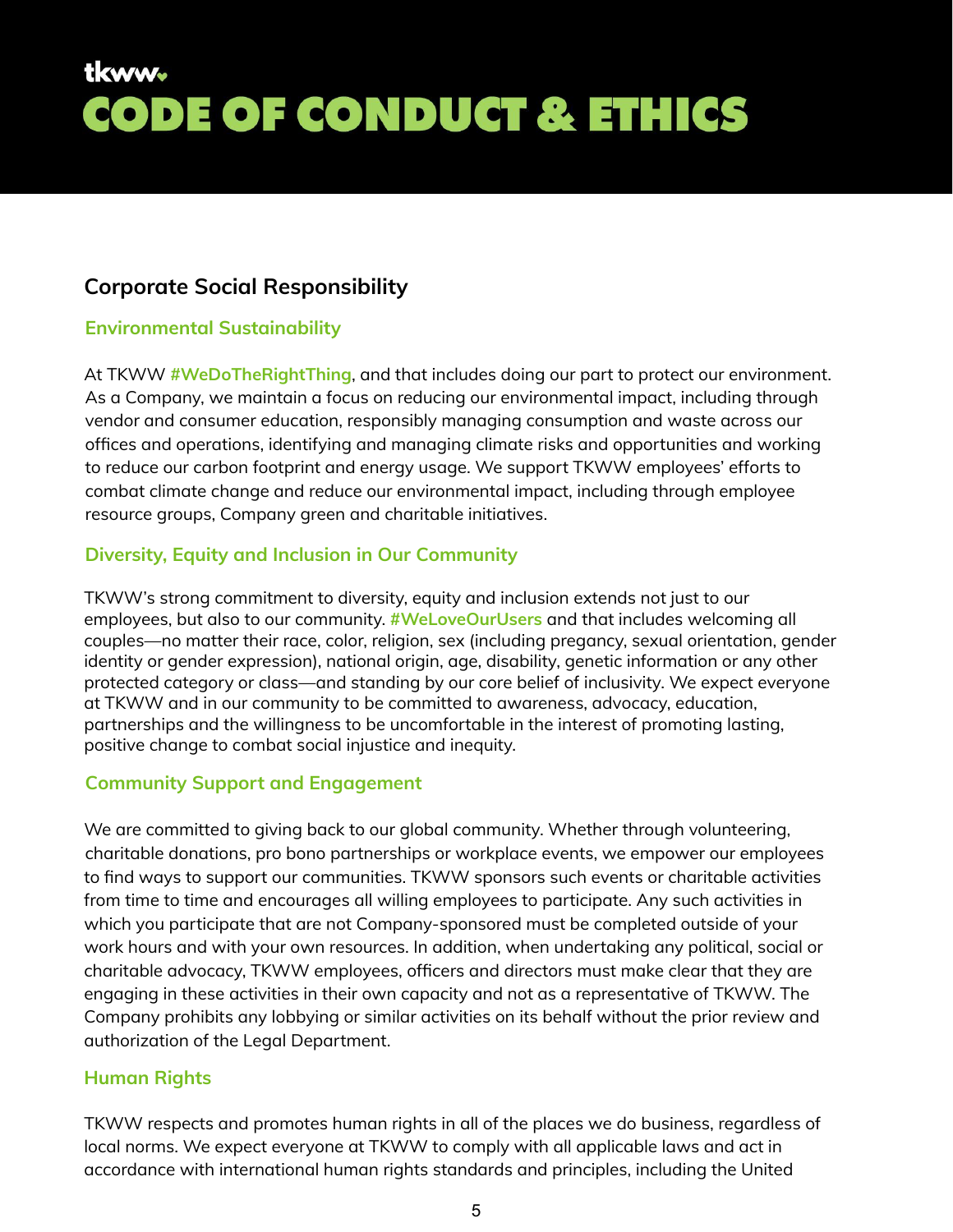Nations (UN) Guiding Principles on Business and Human Rights. Further, we expect those we do business with to uphold these same principles. If you observe anything that you believe violates these fundamental principles, you should immediately report it using the procedures described in this Code.

### <span id="page-5-0"></span>**Compliance and Integrity**

#### <span id="page-5-1"></span>**Integrity**

Our Core Value of **#WeDoTheRightThing** means that TKWW is committed to operating with integrity and inspiring trust in our Company and our offerings. Our commitment to integrity begins with complying with laws, rules and regulations where we do business. This Code describes the obligations that everyone at TKWW has in order to comply with the laws, rules and regulations that apply to our global business.

The obligations described in the Code are not the only compliance obligations we have, and each of us must have an understanding of the Company policies, laws and regulations that apply to our specific roles. If you are unsure, you should ask for guidance from your manager or the Legal Department. Everyone at TKWW is responsible for preventing violations of law and is expected to use the reporting procedures outlined in this Code if you see possible violations.

#### <span id="page-5-2"></span>**Bribery and Corruption**

TKWW has a zero tolerance policy for any form of bribery or corruption. This applies in every place we do business, regardless of local norms. We must comply with all applicable anti-bribery laws, including the US Foreign Corrupt Practices Act (FCPA) and the UK Bribery Act, which prohibit giving, authorizing, accepting or receiving bribes (or kickbacks) in connection with our business. Any violation of these laws, including the FCPA and UK Bribery Act, could result in serious criminal and civil penalties (including jail time and monetary fines) for TKWW, its directors, its officers and/or any employees involved.

TKWW employees, or anyone acting on behalf of TKWW, are prohibited from, among other things:

- Providing, offering or authorizing anything of value (whether money or otherwise) to a "Government Official" (see definition below) or private party (e.g., a vendor, supplier, contractor or customer) in order to obtain or retain business, to gain influence or favorable treatment or to obtain any other advantage. This includes paying or offering to provide facilitating payments to secure or expedite official actions or approvals, even in places where this type of payment may be culturally customary.
- Receiving or requesting, directly or indirectly, anything of value from third parties (e.g., vendors, suppliers, contractors or customers) for any improper or corrupt purpose.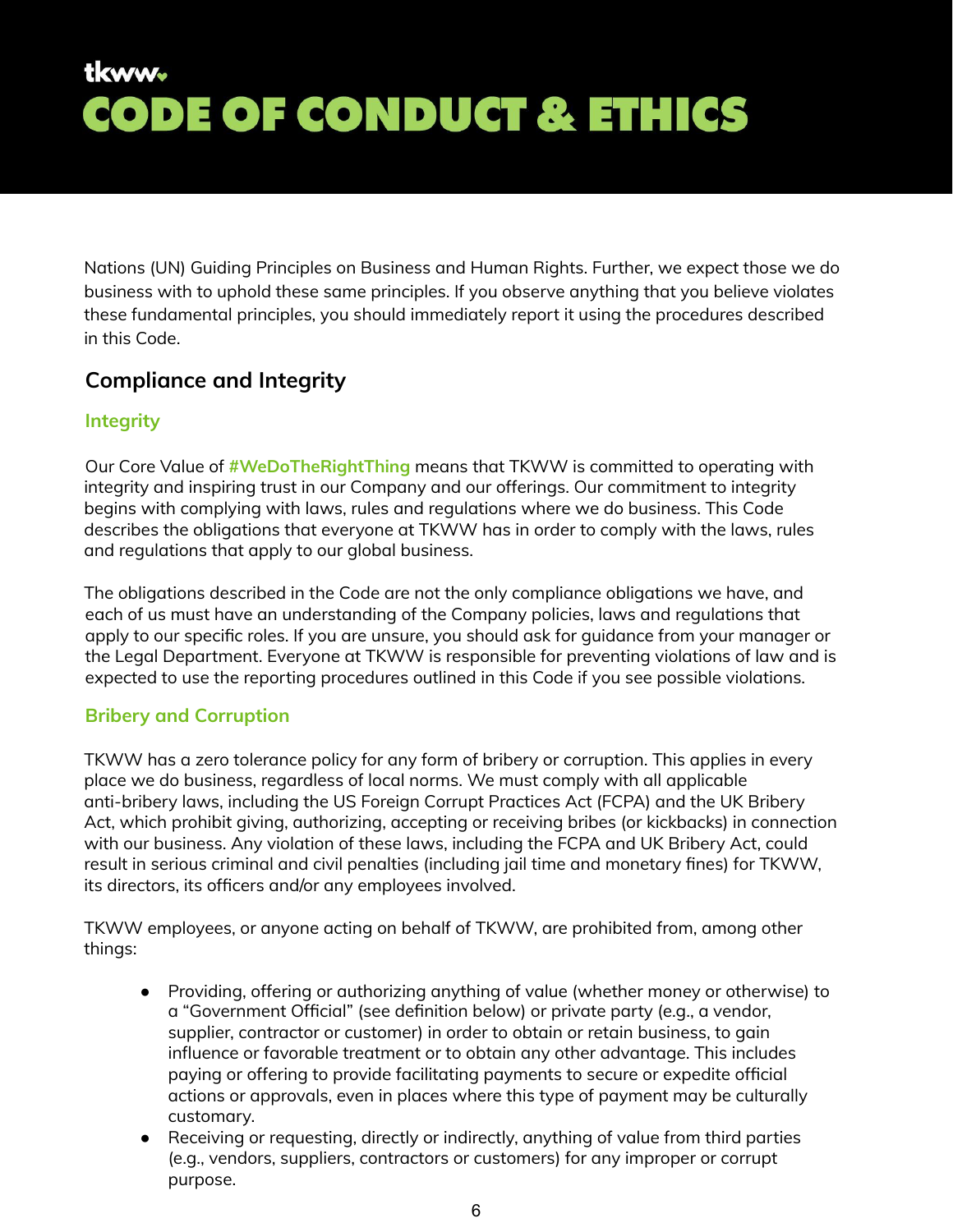● Employing any third-party agent who you know, or reasonably should know, will make improper or corrupt payments on TKWW's behalf. This means that TKWW employees must, as part of the contracting process, appropriately vet any third parties working on our behalf to ensure that they will comply with our zero tolerance policy and anti-bribery laws.

*"Government Official"* means any person acting in an official capacity on behalf of any foreign government, agency, department, regulatory authority or instrumentality. *E.g.* national, state or local government employees, political candidates, political parties, employees of government or state-owned enterprises (e.g., government-owned utility companies, properties or airlines) and employees/representatives of quasi-public or nongovernmental organizations (e.g., the UN, NATO or the Red Cross).

Our anti-bribery and anti-corruption policy is overseen by our General Counsel. If you believe that any conduct might violate this policy, please email **legal@theknotww.com** or report it immediately using the procedures outlined in this Code.

#### <span id="page-6-0"></span>**Fraud**

*"Fraud"* occurs when someone engages in a dishonest or deceptive activity in order to gain some financial, personal or other unfair advantage. For example, embezzlement, theft or misuse of Company property, or intentional distortion of expenses or financial statements can all be fraud.

TKWW is committed to preventing and quickly detecting fraud. The Company has certain controls and other procedures in place to prevent and detect fraud as soon as possible and remediate any harm to the Company or its stakeholders. You'll also find more information about fraud in your Employee Guide and in Company-required training. If you suspect fraud or any other dishonest or deceptive conduct which might violate this Code, please report it immediately using the procedures outlined in this Code.

#### <span id="page-6-1"></span>**International Trade**

We operate internationally and may be subject to certain trade restrictions, sanctions or embargoes of the locations in which we operate, including the U.S., E.U. and U.K. These laws and regulations may restrict us from doing business with, or selling our products or services to, certain countries, governments, businesses and individuals. In addition, no one at TKWW may participate in any illegal or unsanctioned boycott of any country, government, business or individual. The Company has internal procedures to comply with these obligations in our relationships with our partners, suppliers, vendors and customers, and everyone at TKWW is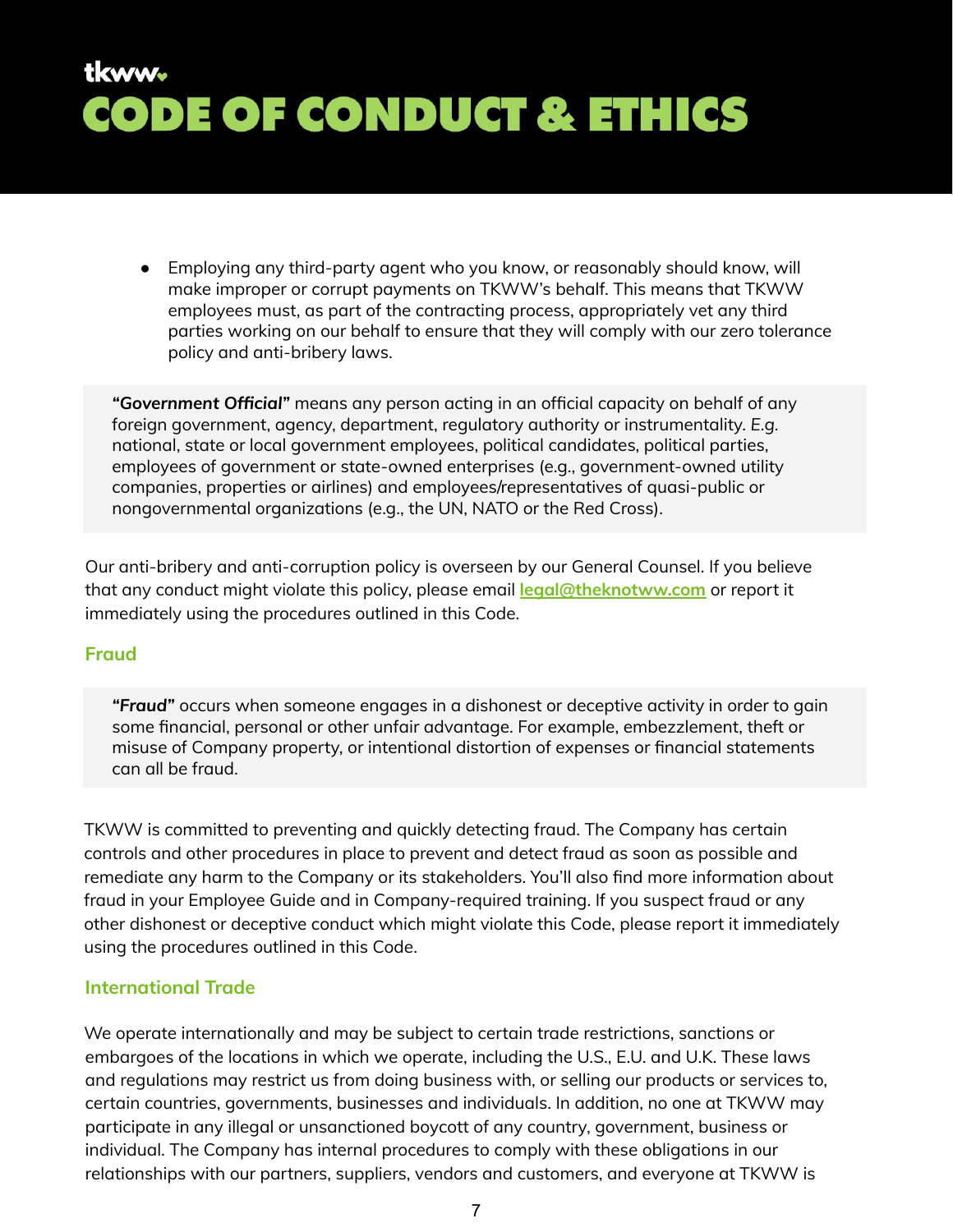required to understand and follow such procedures.

In sending or receiving physical goods (including internal Company transfers of IT or other equipment) internationally, we may also be subject to import and export laws. International trade restrictions are complex, with severe legal penalties for violations. You should contact your manager or the Legal Department for further guidance on these requirements.

#### <span id="page-7-0"></span>**Competition**

We are dedicated to ethical, fair and vigorous competition and believe in selling TKWW's products and services based on their merit, superior quality, functionality and competitive pricing. TKWW is also subject to certain competition laws around the world which prohibit us from taking actions that unreasonably restrain or inhibit competition in the markets in which we operate.

Everyone at TKWW must act in accordance with these laws and this Code, including that they will not:

- Fix, coordinate or control pricing or marketing decisions with our competitors
- Improperly share information (e.g. non-public pricing, profit or competitive information),

cooperate or otherwise coordinate our activities with our competitors

- Limit competition against any competitors, or act to divide or allocate territories or customers with our competitors
- Offer or solicit improper payments or gratuities in connection with the purchase of goods or services for TKWW, its affiliates or the sales of their products or service
- Engage or assist in unlawful boycotts of particular customers

The requirements of international competition laws are complex, and carry significant penalties for violations. When engaging with a TKWW competitor, reach out to the Legal Department at **[legal@theknotww.com](mailto:legal@theknotww.com)**.

#### <span id="page-7-1"></span>**Fair Dealing**

**#WeLoveOurUsers** and it is essential that we embody their trust in us by maintaining transparent and ethical practices. TKWW is strongly committed to dealing fairly with our customers, vendors, suppliers and competitors. We do not use illegal or unethical practices to gain competitive advantages, or manipulate, deceive, conceal or abuse information and/or facts. We learn about our competition fairly and appropriately, and in compliance with applicable laws and regulations. In addition, everyone at TKWW is responsible for ensuring that our marketing, sales and other practices are truthful and not misleading or deceptive. If you see a possible violation, speak up using the reporting procedures contained in this Code.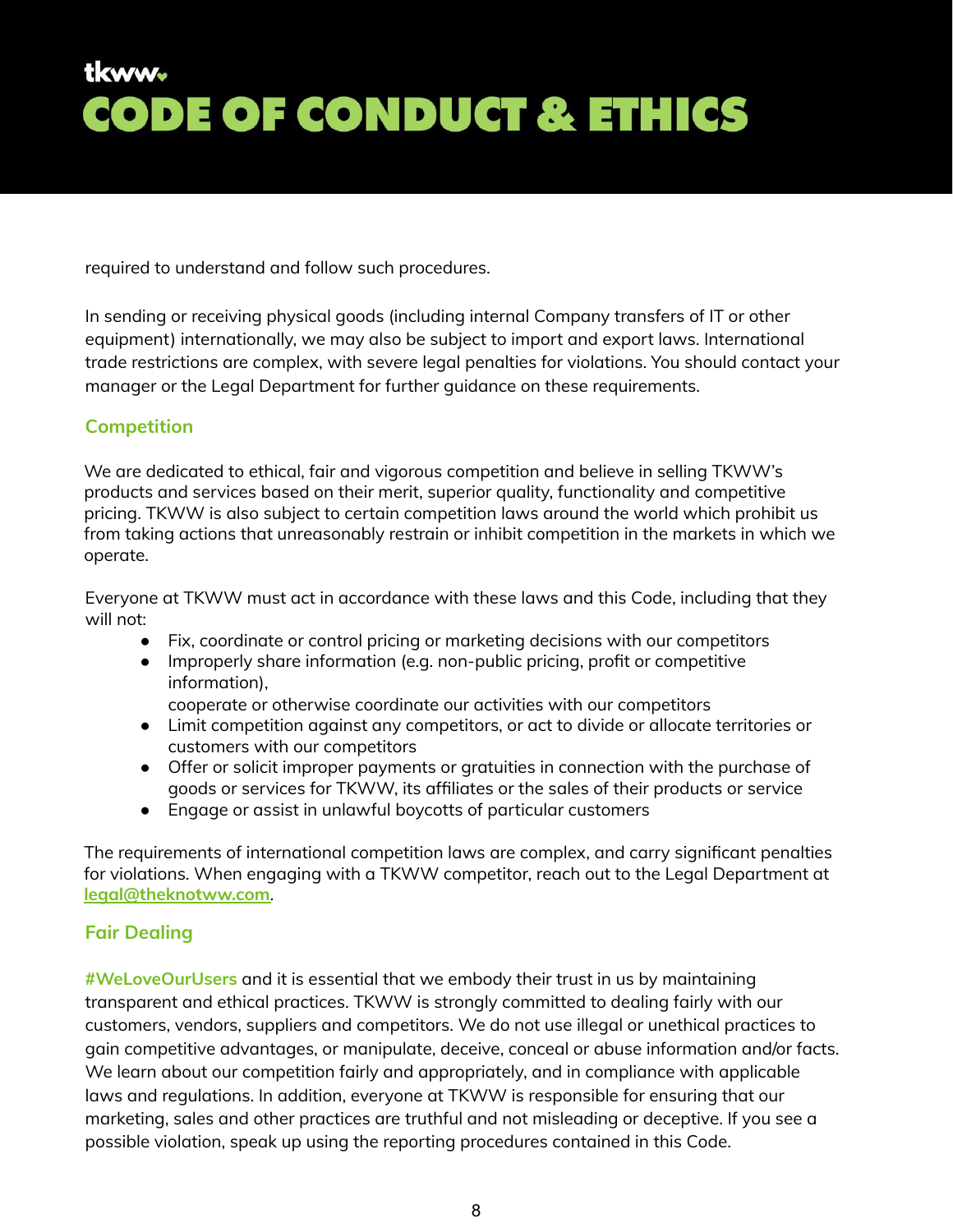#### <span id="page-8-0"></span>**Public Disclosures**

We will make certain that all disclosures made in financial reports and public documents are full, fair, accurate, timely and understandable. This obligation applies to all employees, officers and directors, including all finance and accounting employees, with any responsibility for the preparation for such reports, including drafting, reviewing and signing or certifying the information contained therein. No business goal of any kind is ever an excuse for misrepresenting facts or falsifying records. Individuals should immediately report using the procedures outlined in this Code if they learn that information in any filing, report or public communication was incomplete, inaccurate or misleading at the time it was made or if subsequent information would affect a similar future filing, report or public communication.

#### <span id="page-8-1"></span>**Material Non-Public Information**

We will not disclose (whether in one-on-one or small discussions, meetings, presentations, proposals or otherwise) any material non-public information with respect to TKWW, its affiliates, their securities, business operations, plans, financial condition, results of operations or any development plan. We should be particularly vigilant when making presentations or proposals to customers, investors or other third parties to ensure that our presentations do not contain material non-public information.

#### <span id="page-8-2"></span>**Corporate Recordkeeping**

We create, retain and dispose of our Company records as part of our normal course of business in compliance with all TKWW policies and guidelines, as well as all regulatory and legal requirements. All corporate records must be true, accurate and complete, and company data must be promptly and accurately entered in our books in accordance with applicable accounting principles. We must not improperly influence, manipulate or mislead any audit, nor interfere with any auditor engaged to perform an independent audit of TKWW books, records, processes or internal controls.

#### <span id="page-8-3"></span>**Insider Trading**

Although TKWW is not a publicly traded company, you may come into possession of confidential and/or highly sensitive information that may have insider trading implications in the course of your service with TKWW. This information may concern TKWW's customers or other publicly traded corporations with whom TKWW does business. Employees, officers and directors must not trade in securities (i.e., stock, bonds, options) of any company while in possession of material, non-public information.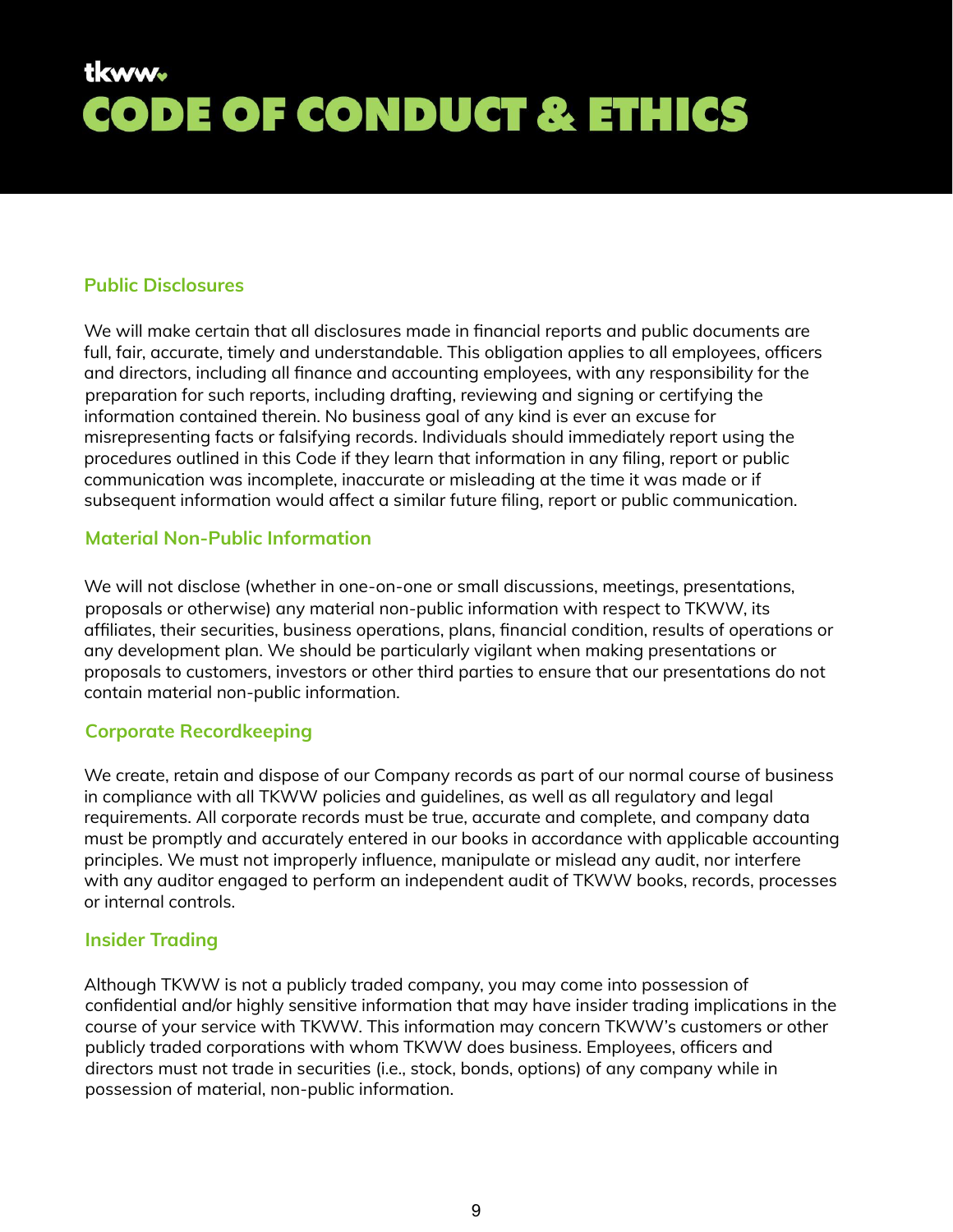*"Material, non-public information"* is any information which could reasonably be expected to affect the price of a company's securities. If you are considering buying or selling securities because of non-public information you possess, you should assume that such information is material.

It is also important to keep in mind that if any trade you make becomes the subject of an investigation by the government, the trade will be viewed after-the-fact with the benefit of hindsight. Consequently, you should always carefully consider how your trades would look from this perspective and consult with legal counsel if appropriate.

Federal law and TKWW policy also prohibit you from "tipping" family or friends regarding material, non-public information that you learn in the course of your position with TKWW about any publicly traded company. This is forbidden even when you derive no benefit from the trade. Insider trading penalties are very serious, and could result in significant penalties for you and the Company. Any suspected violations should be immediately reported following the procedures outlined in this Code.

### <span id="page-9-0"></span>**Confidentiality, Privacy and Data Security**

#### <span id="page-9-1"></span>**Privacy and Data Security**

In the course of our business, we are entrusted with the personally identifiable information (PII) of our employees, contractors, users, customers, vendors and partners. This PII can include names, email addresses, billing information, contact information and more. TKWW is strongly committed to handling and protecting PII appropriately, including in compliance with our privacy policies and with applicable privacy and data protection laws and regulations.

Everyone at TKWW is required to maintain the privacy, security and confidentiality of all PII they come into contact with in the course of their work, other than when they are legally required to disclose such PII. This obligation includes:

- Timely completing all data protection and security trainings required by the Company
- Collecting and accessing PII only when necessary for the specific legitimate business purpose
- Storing and disposing of PII securely, and according to Company policies
- Transmitting PII securely, including through the use of appropriate encryption, and only to authorized parties who are made aware of their obligation to protect its confidentiality
- Promptly reporting any potential security incidents or risks to the Legal Department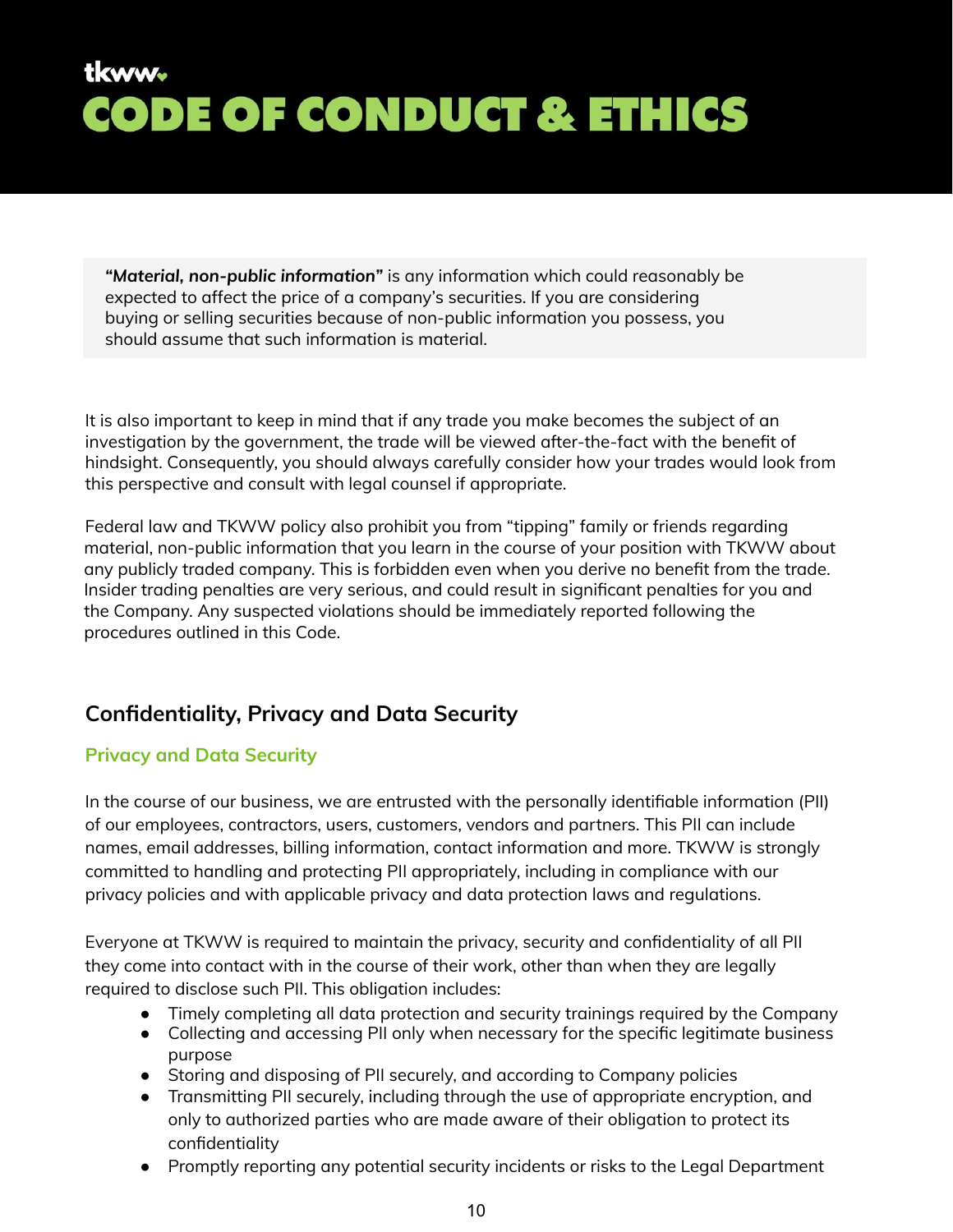● Complying at all times with our privacy policies, and applicable privacy and data protection laws and regulations. The policies, laws and regulations that apply may vary by location, and you are responsible for understanding the rules which apply to your role and working location(s). If you have questions about what policies, laws or regulations apply to your handling of PII, please contact the Legal Department

In addition, certain employees may come into contact with employee personal health information (PHI) as part of their roles with the Company. PHI may be subject to additional handling, storage, processing and other requirements, including under the U.S. Health Insurance Portability and Accountability Act of 1996 (HIPAA). Employees who may handle employee PHI as part of their roles are required to comply with these additional obligations and must timely complete all relevant Company-required training, including HIPAA and other location-specific compliance training. Contact the Legal Department if you have any questions or require additional guidance.

#### <span id="page-10-0"></span>**Confidential and Proprietary Information**

As part of your service with TKWW, you will come into contact with confidential and proprietary information, both regarding the Company and third parties. Confidential information is information that is not publicly known, and which a reasonable person would believe to be private and/or confidential. Proprietary information is highly confidential information about a company, which can include information about intellectual property (*e.g.,* software code, patents, trade secrets, business plans/strategies, trademarks and copyrights).

All officers, directors, employees and contractors of the Company have certain confidentiality obligations described in the employment or service related agreements which they have entered into with the Company. You are required to protect all Company confidential and/or proprietary information and should never disclose or disseminate such information to third parties without explicit authorization from the Legal Department. In addition, you must protect any third party confidential and/or proprietary information you come into contact with in the course of your work. This includes refraining from infringing on any third party's intellectual property rights.

These confidentiality obligations may continue even for some period after you leave TKWW and violations can lead to substantial penalties for you and/or the Company. For more information, please see your Employee Guide. If you have any questions about these obligations, please contact the Legal Department.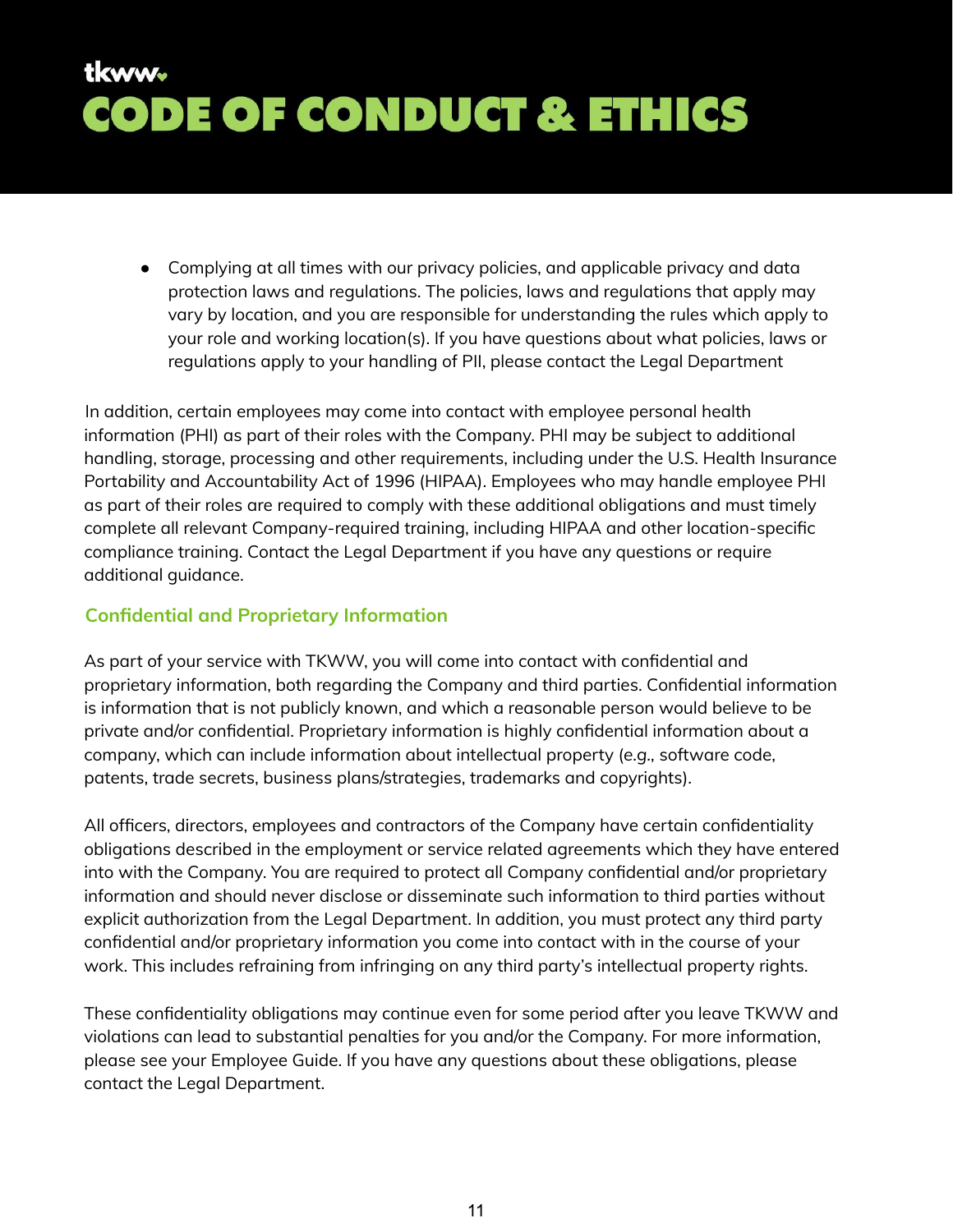### **Conflicts of Interest and Business Courtesies**

### <span id="page-11-0"></span>**Conflicts of Interest**

A *"Conflict of Interest"* is any relationship or activity that might impair, or appear to impair, our ability to make objective and fair decisions when performing our jobs.

At times, we may be faced with situations where the business actions we take on behalf of TKWW may conflict with our own personal, outside business or family interests because the course of action that is best for us personally may not also be the best course of action for TKWW. We owe a duty to TKWW to advance its legitimate interests when the opportunity to do so arises. We must never use TKWW property or information for personal gain or personally take for ourselves any opportunity that is discovered through our position at TKWW.

Here are some other ways in which Conflicts of Interest could arise:

- Being employed (you or a close family member, e.g. spouse/partner, sibling, parent or child) by, serving as a director of, or acting as a consultant to, a competitor or potential competitor, supplier or contractor, regardless of the nature of the employment, while you are employed with TKWW
- Hiring or supervising family members or closely related persons
- Serving as a board member for an outside commercial company or organization
- Owning or having a substantial interest in a competitor, supplier or contractor
- Having a personal interest, financial interest or potential gain in any TKWW transaction
- Placing company business with a firm owned or controlled by a TKWW employee or his or her family
- Accepting gifts, discounts, favors or services from a customer/potential customer,
- competitor or supplier (see below for more information on this)

Determining whether a Conflict of Interest exists is not always easy to do. Before engaging in any activity, transaction or relationship that might give rise to a Conflict of Interest, employees, officers and directors must promptly contact the TKWW Legal Department at **[legal@theknotww.com](mailto:legal@theknotww.com)**.

### <span id="page-11-1"></span>**Corporate Opportunities and Outside Work**

At TKWW, **#WeHustleEveryDay** and work hard to create exciting opportunities and outcomes for the Company. TKWW employees, officers and directors may not use their positions at the Company, or Company information or property, to take, or direct any third party to take, any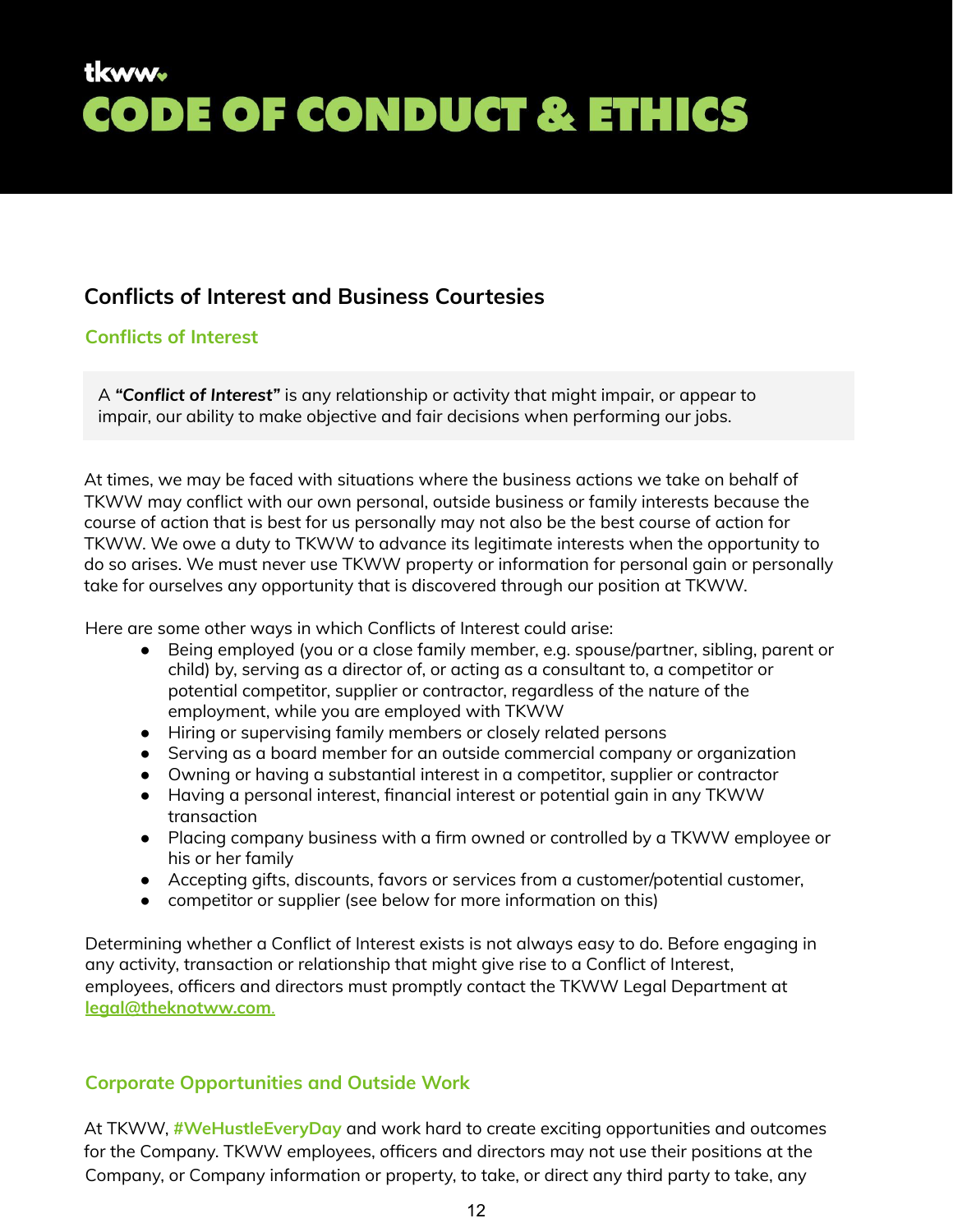business opportunity from the Company without prior authorization from the Legal Department. In addition, subject to applicable law, you cannot use Company information or property to compete against the Company or for personal gain. If you have any questions about work outside the Company, or your use of Company information or equipment other than for your work with TKWW, please contact your manager.

#### <span id="page-12-0"></span>**Business Courtesies: Gifts, Gratuities, Meals and Entertainment**

**"***Business Courtesies"* may include gifts, gratuities, meals, refreshments, entertainment or other benefits from persons or companies with whom TKWW does or may do business.

Sometimes, we may accept or provide Business Courtesies as part of forming or strengthening business relationships. However, actions that create a perception that TKWW has sought, received or given favorable treatment in exchange for Business Courtesies should be avoided. We will neither give nor accept Business Courtesies that constitute, or could reasonably be perceived as constituting, unfair business inducements that would violate law, regulation or policies of TKWW or customers, or would cause embarrassment or reflect negatively on TKWWs reputation. If you are planning to give or accept any Business Courtesies, you are required to first get approval from your manager and/or Department Executive.

There are some circumstances where additional approval may be required. For example, everyone at TKWW is prohibited from the following without express prior authorization from the Legal Department:

- Giving or accepting any Business Courtesies from any Government Officials (as defined in this Code), unless specifically authorized by the Legal Department in compliance with the company's anti-bribery and other policies
- Giving or accepting any Business Courtesy which is of more than nominal value (meaning \$100 USD or greater)
- Giving or accepting Business Courtesies repeatedly or abnormally frequently to or from one source
- Giving or accepting any Business Courtesy which could be perceived as a bribe or kickback in order to influence a particular contract negotiation or action
- Giving or accepting any Business Courtesies which could publicly embarrass or otherwise negatively impact the Company if publicly disclosed

If you have any questions or need guidance, please contact your manager or the Legal Department.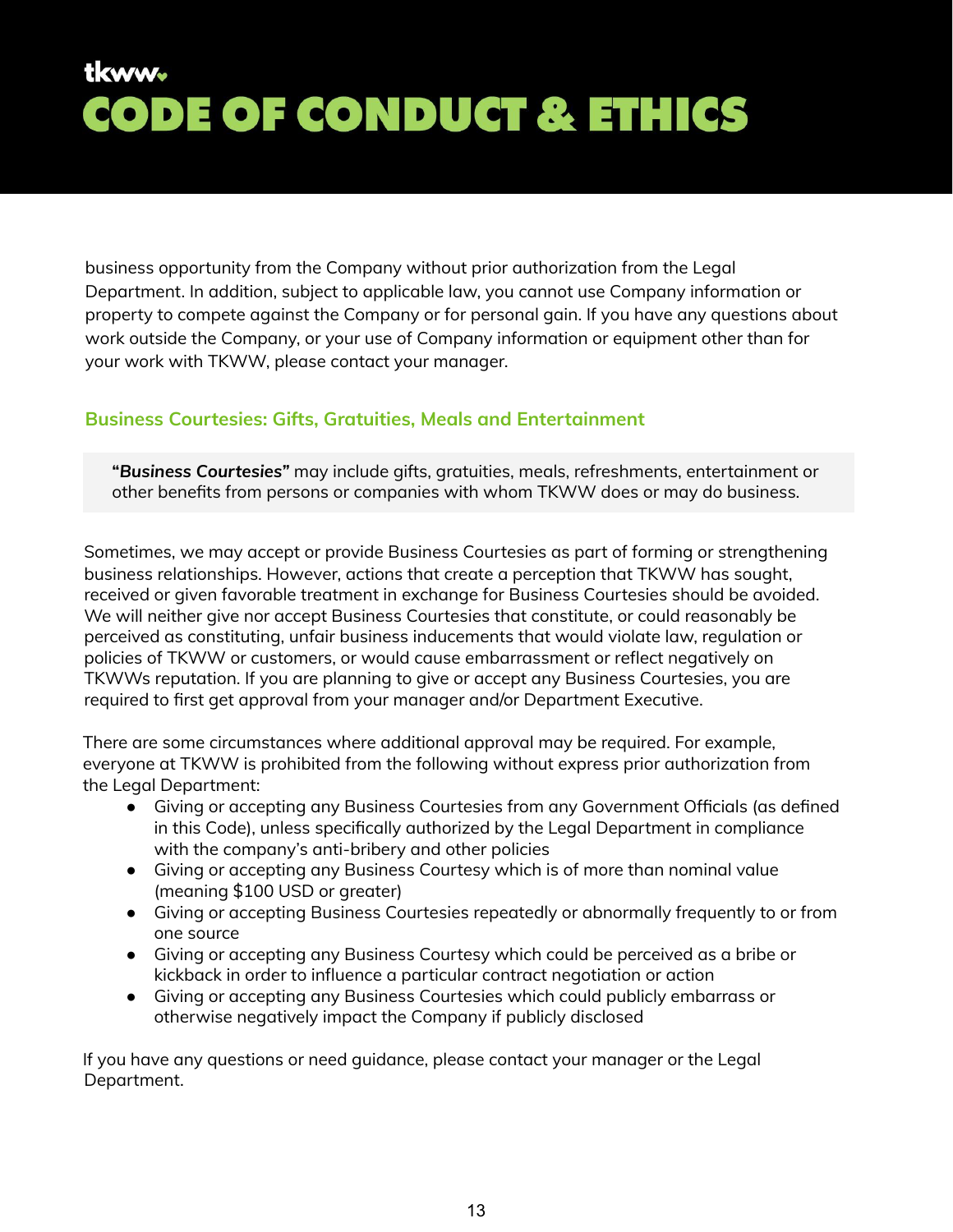### <span id="page-13-0"></span>**Reporting and Anti-Retaliation**

### <span id="page-13-1"></span>**Complaint Reporting and Investigation Procedures**

AT TKWW, we speak up if we see something wrong. If you become aware of a possible violation of this Code, applicable law or any other Company policy, or you have reason to believe that one occurred, then you have a responsibility to report it immediately. You can report issues in any of the following ways:

- Using the Compliance Hotline via phone or online (more on this below!): **[https://irdirect.net/knotww/whistleblower\\_iframe](https://irdirect.net/knotww/whistleblower_iframe)**
- Contacting your manager
- Contacting your HRBP
- Contacting the Legal Department at **[legal@theknotww.com](mailto:legal@theknotww.com)**
	- Contacting any member of the TKWW Compliance Team:
	- General Counsel (Compliance Team Manager)
	- Chief Executive Officer
	- Chief Financial Officer
	- Chief Human Resources Officer
	- Audit Committee Chair

Depending on the circumstances, you may prefer one of these reporting mechanisms over another. You should choose whichever mechanism you feel most comfortable with.

The Compliance Team has primary responsibility for ensuring that incidents of actual or suspected violations or misconduct are properly investigated and remediated. The Compliance Team reports to the Audit Committee of the Board, who has oversight over the Company's compliance and investigation process, and is governed by our internal complaint investigation procedures. Any investigations of reported violations will be designed to determine all relevant facts and circumstances, and to protect the interests of all parties. Confidentiality and anonymity will be maintained to the fullest extent possible, based upon the circumstances and applicable law. For more information on the reporting and investigation processes, please see your Employee Guide.

### <span id="page-13-2"></span>**Compliance Hotline**

The Compliance Hotline is an independent resource for reporting potential violations or misconduct.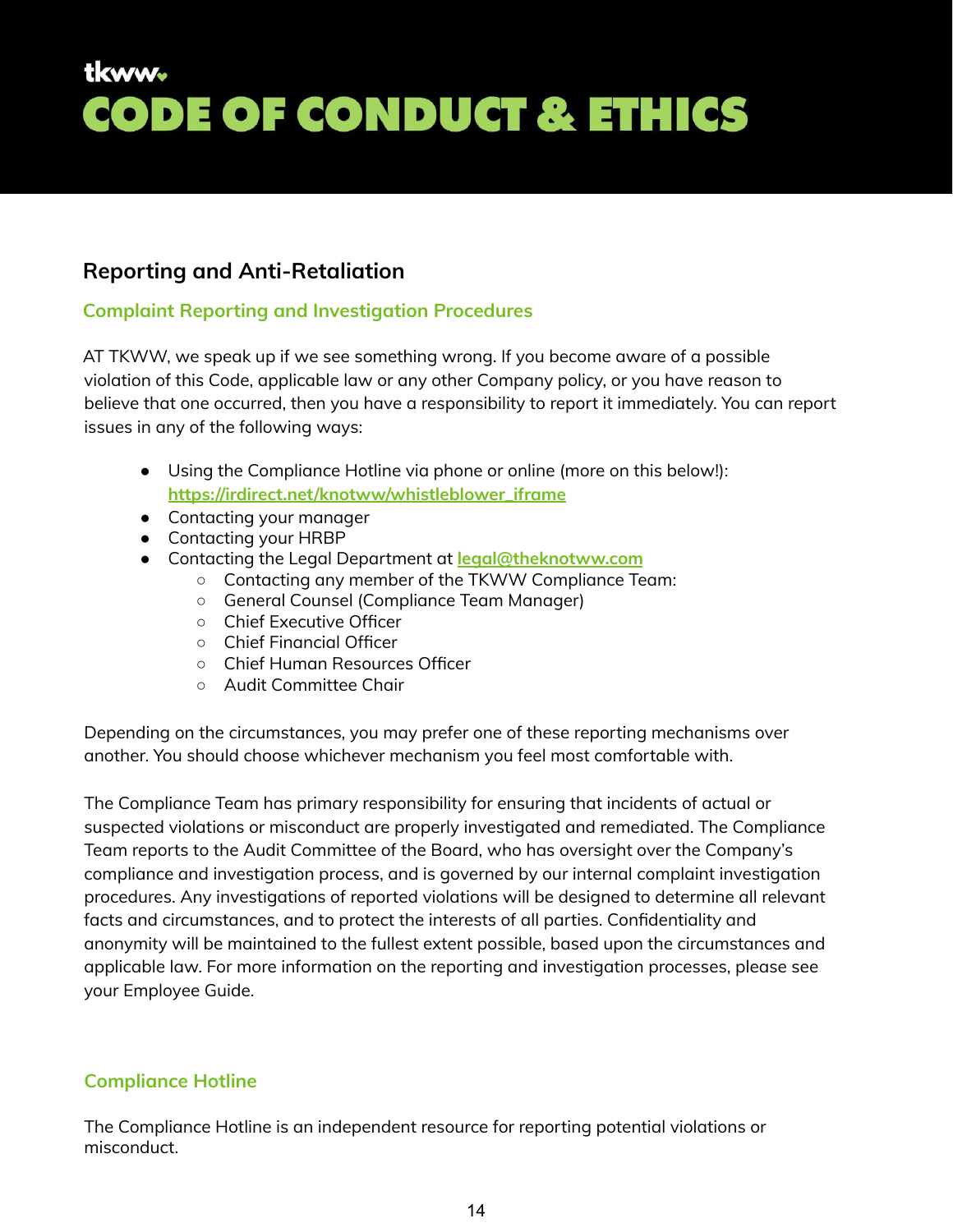**You can report to the Compliance Hotline by visiting [https://irdirect.net/knotww/whistleblower\\_iframe](https://irdirect.net/knotww/whistleblower_iframe) (which includes phone and online options) and following the instructions.**

Some benefits of choosing to report to the Compliance Hotline are:

- You may choose to remain anonymous
- 24/7 reporting lines in several languages
- Complaint follow-up options if desired

We respect all choices to remain anonymous and do our best to maintain anonymity. However, in some circumstances, it may be difficult to investigate complaints while maintaining total anonymity. In all investigations, including where anonymity is not possible, TKWW and the Compliance Team are committed to maintaining confidentiality to the fullest extent possible, in accordance with applicable law. Please see your Employee Guide for more information. If you have any questions, please contact the Legal Department.

#### <span id="page-14-0"></span>**Protection Against Retaliation**

TKWW prohibits retaliation for good faith use of these complaint procedures, objecting to potential violations, or filing, testifying, assisting or participating in any manner in any investigation, proceeding or hearing conducted by the Company or any governmental enforcement agency.

**"***Good faith"* means having a sincere and honest belief that the issues raised are credible or reasonably likely.

Individuals who believe they have been subjected to retaliation, or believe that another individual has been subjected to retaliation, should report this concern pursuant to the procedures in this Code and in your Employee Guide. Any report of retaliatory conduct will be investigated in a thorough and objective manner. If a report of retaliation prohibited by this Code and other company policies is substantiated, appropriate disciplinary action, up to and including termination of employment, will be taken. If a complaint cannot be substantiated, the Company may take appropriate action to reinforce its commitment to providing a work environment free from retaliation. For more information, please see your Employee Guide or contact the Legal Department.